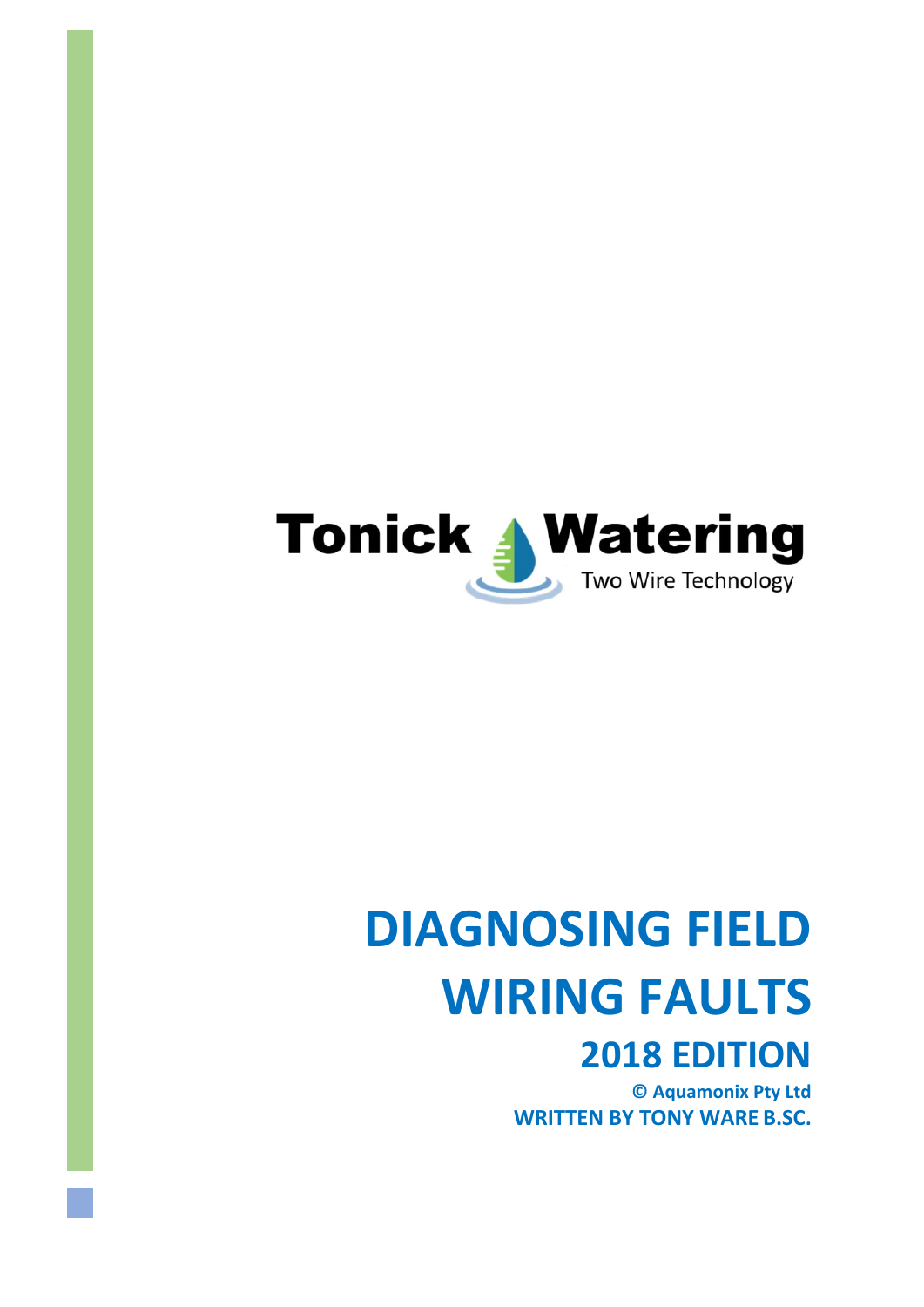

# **Diagnosing Field Wiring Faults.**

## **Introduction**

Almost all modern irrigation systems rely on many pre-numbered decoders connected along a common 2 wire path, each connected to a solenoid valve. The controller feeds typically 24V to 40V AC down the path, together with a digital signal commanding a decoder to turn on or off. The decoder, whose number matches the signal, obeys the command, all the others ignore it. This scheme saves copper cables and with the right equipment is easy to repair, being only 2 wires rather than a huge bundle. Expansion of the network is easy, with further decoders and cable being spliced anywhere along the existing path.

The problem with any shared path is that a fault somewhere along the cable can sometimes bring down the whole system. However with some low cost measuring equipment and the following simple techniques, the fault can be quickly located.

#### **Types of Faults:**

Short circuit in the main 2 wire path. Open circuit in the main 2 wire path.



Short circuit in the solenoid. Comes a popen circuit in the solenoid.





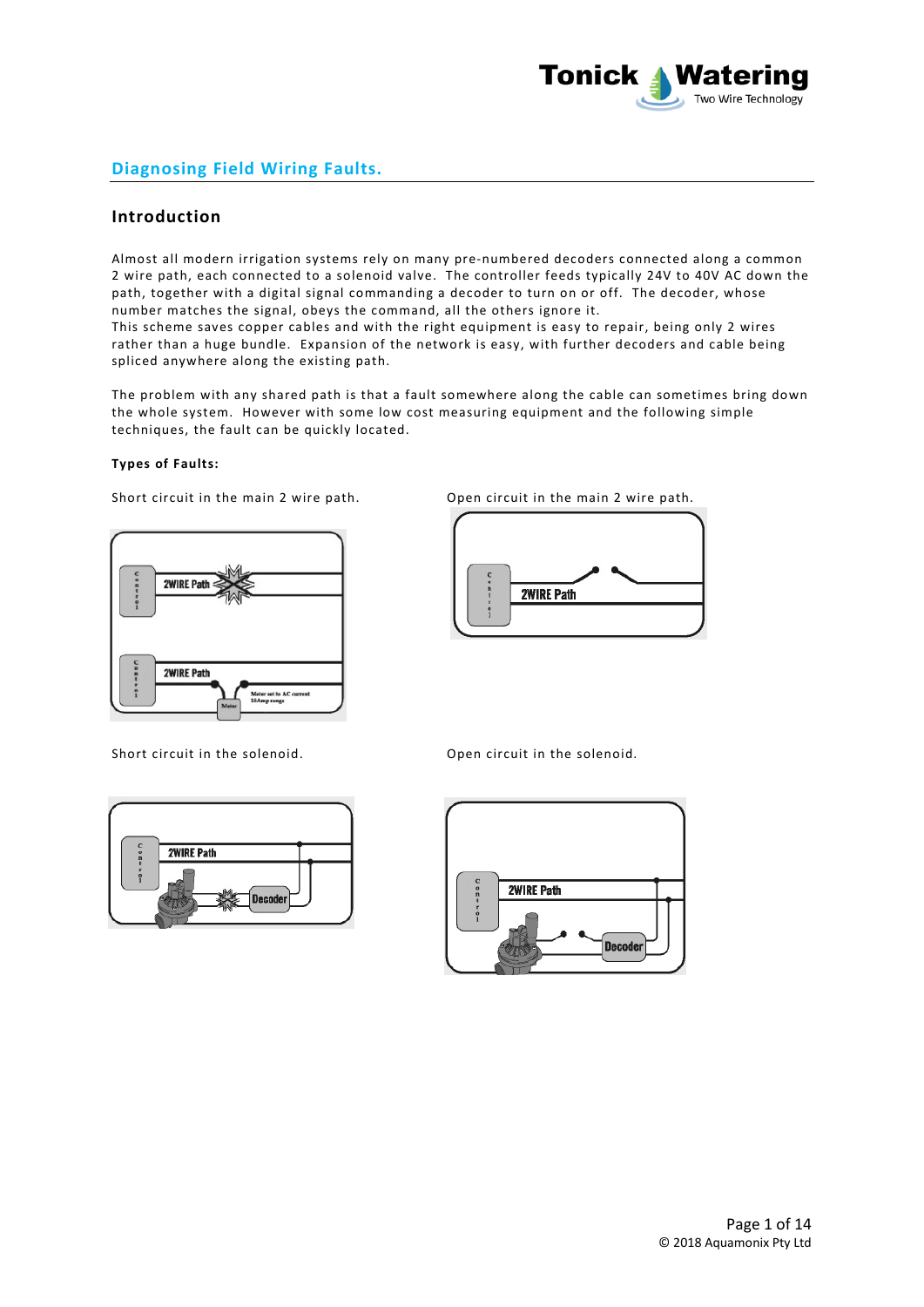

# **Fault-finding Equipment**.



A measuring meter that reads AC volts and resistance is a valuable too in diagnosing faults. If a sensitive current measuring capability without breaking the wire is available too, the **Leakage Clamp Meter**  becomes almost indispensable.

meter's *AC volts (V<sup>~</sup> )* are used to detect the location of high resistance joints and open circuits. Its *Resistance* ( Ω) allows testing of solenoid coils. It can also be used for the measurement of end-toend resistance of the cable.

Its *Clamp Current Measuring* (Ã*)* is used with great effect to detect the point of short circuits, abnormal currents in decoders and the whereabouts of earth leakage from the cable.

#### **Principle of Operation.**

When a current flows, it produces a magnetic field. This is how the solenoid can lift its plunger. If a ring of magnetic material is placed around a wire carrying a current, it can be used to detect and measure that current. If the ring can open like the jaws of a crab's claw, be placed around the wire, then closed, there is no need to break the wire to measure the current. Such a device is called a Current Clamp Meter. However, most clamp meters have been designed to measure hundreds of amps and are not sensitive enough

to measure the current taken by an individual decoder. However a **Leakage Clamp Meter** can easily measure to less than zero point one of a milliamp (0.1mA) and can be used to check a decoder's standby current, which is often a reliable indication of its goodness. Also knowing the standby currents of decoders allows an estimate of the number on a branch of the cable! Most modern decoders take between 0.5mA to 5mA when not operating a solenoid.



Currents are measured by opening the red jaws by pressing the red trigger with the thumb and clamping the jaws around the wire. Make sure the jaws shut fully. Keep the open ends of the jaws clean and free from grit and water. A build up of rust or deposits will cause false readings.



It is important to understand that if both flow and return wires carry the same current and are placed inside the jaws, *the multimeter will read zero*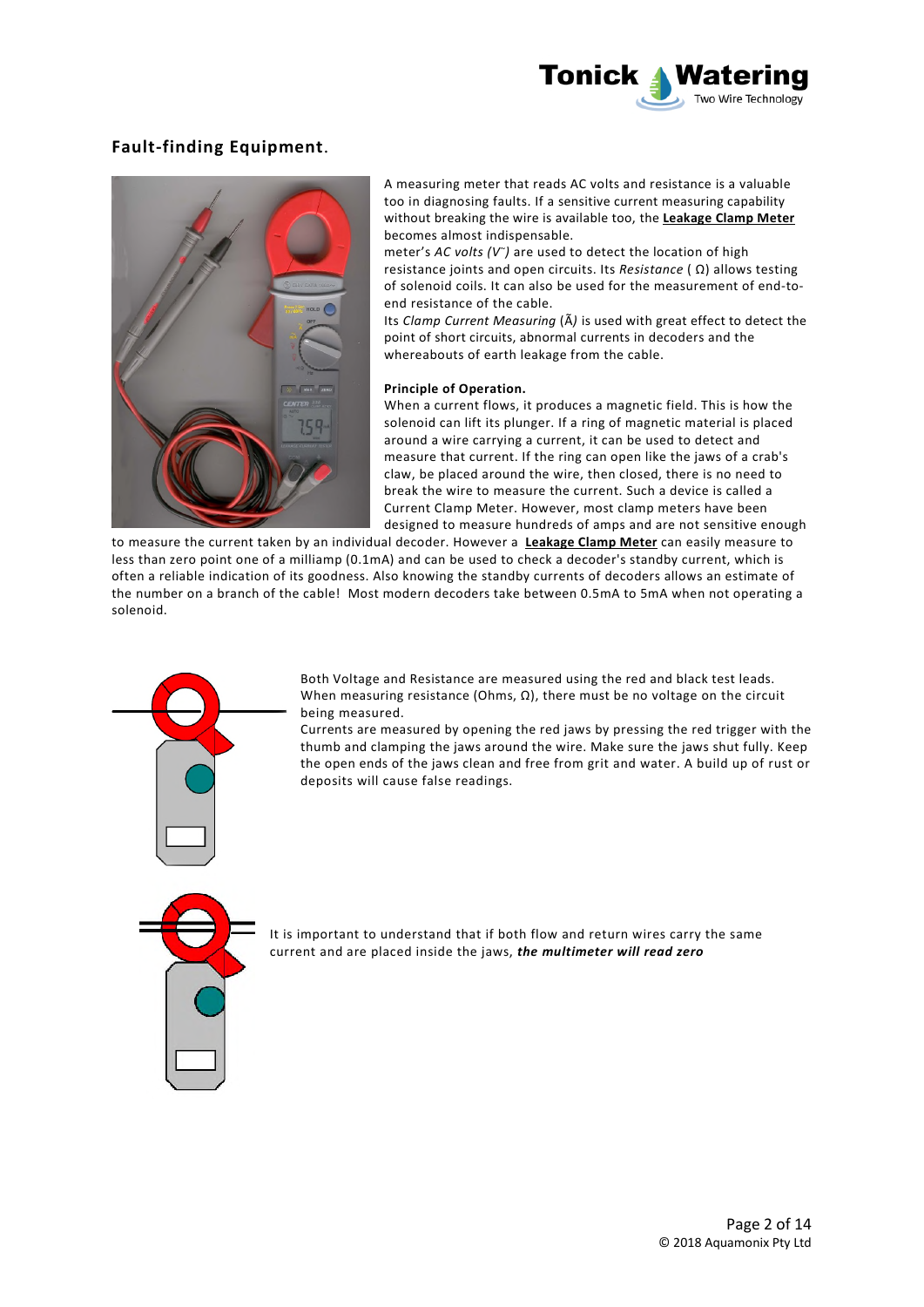

# **General notes:**

Having a clamp meter means it is hardly ever necessary to cut wires to pinpoint faults. Making a general sketch of the wiring on a clipboard then writing down decoder numbers found and any line currents/voltages measured will sometimes help diagnosis later over a cup of coffee! The sketch, if filed, can help in subsequent visits.

*The Halving Procedure* can minimize the number of measurements to pinpoint the fault. The procedure is:- Go to roughly the halfway point. Make a measurement. Decide which half of the run the fault is in. Walk to the point roughly halfway between the beginning/end of the faulty half. Make another measurement. Decide



whether the half is between you and the end, or you and the place were you were last. Repeat the procedure. For example in a run with 20 boxes, the box containing the fault can be located in a maximum of 5.

This and any other tests must be done with loop(s) broken as the 'halving procedure' doesn't work on loops.

Measuring the standby currents down a run allows comparison between the number of decoders expected 'downstream' and the actual current. Most solenoids when energized take 150mA - 250mA.

**Earth leakage faults should be cleared first.** (See later in this article) The presence of this type of fault will impede the diagnosis of other faults. Also it may happen that a 'short circuit' and earth leakage are both from the same severed cable end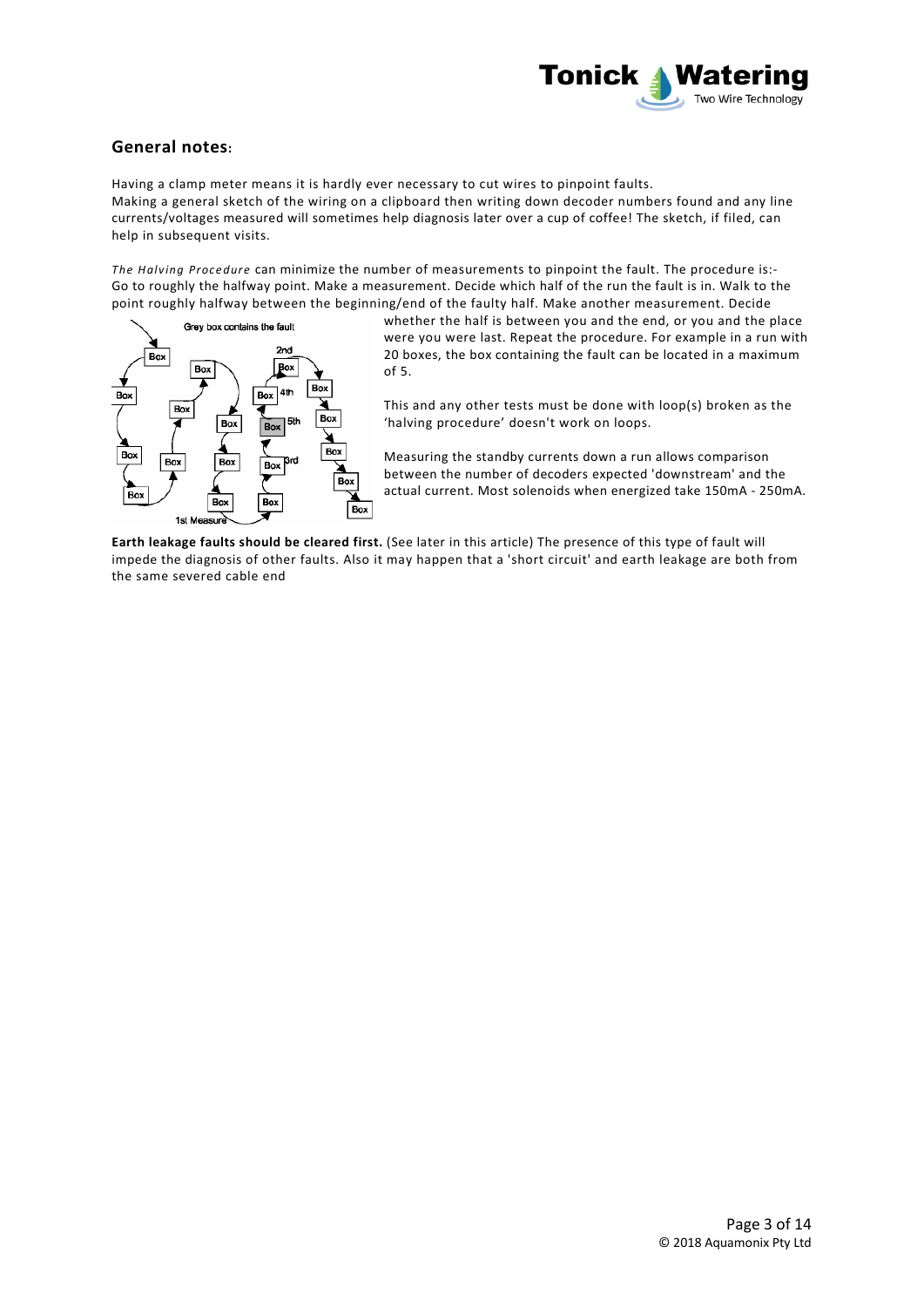

# **Fault Tracing Short Circuits.**

Most controllers will refuse to power up a 2-wire path that has more than a certain amount of load or leakage on it. Fuses may blow, software may shut the cable down, or even worse, a drive transistor in the controller may



overheat. If at any time, faults are suspected, or the controller behaves erratically, it is best to test the wiring to the decoders using a power transformer and a current clamp meter.

A big power transformer, such as the one illustrated left plugs into the mains and produces 30V AC at up to 6 Amps to power up the 2 wire path. The field wiring is removed from the controller and the transformer's output is connected to it instead. Because of its size, the transformer can still produce a powerful voltage in the presence of quite serious field wiring faults. Because it lacks signaling circuitry, the transformer itself cannot turn decoders on or off. However, this is not a disadvantage for the sort of faults that would shut down or damage a controller.

When used with a current clamp meter, digital voltmeter and the good old Mk. 1 hand, the transformer allows fault finding with the

minimum of effort and confusion.

 Be careful not to exceed the transformer's maximum current for more than a minute or so. Check the initial current with a clamp meter as soon as the transformer is connected to the wire path.

The transformer illustrated will produce around 30V AC at currents of at least 6A. This is enough to locate all but a dead short circuit on the wiring. The 30V is produced between the red terminal (live) and the black terminal (neutral). The 30V AC is divided in half at the yellow terminal (centre tap). That is, 15V AC from yellow to black and likewise 15V AC from yellow to red. This yellow terminal is useful in 3 wire paths as used with some older decoder systems. The two green sockets are connected to the earth pin on the 13A mains plug.

The output of the transformer is isolated from earth unless the green wire is plugged into either the black, yellow, or red terminal. Do not under any circumstances connect more than one of these terminals at a time to the green earth.

Ascertain the whereabouts of major branches of the cable run. Go to the junctions and determine which branch the short is in.

Having identified the branch, do a 'halving procedure' along the run to pinpoint the short. Be aware that all decoders do take standby currents, so a rough knowledge of the number 'downstream' will prevent chasing a phantom current drain.

Do remember to make a rough sketch of the cables and decoder locations. Write down the current readings on it as you go.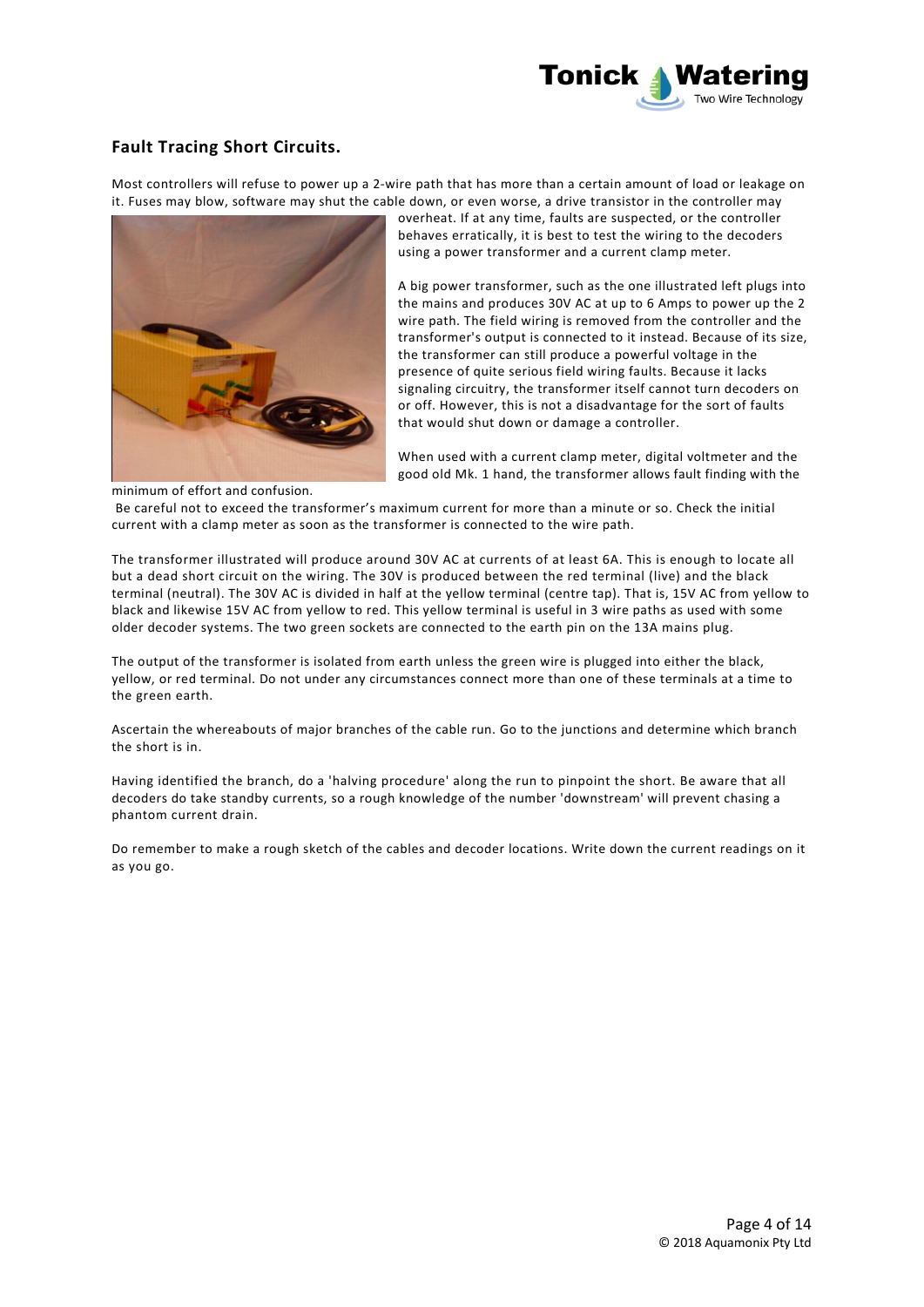

In the figure below, the thick connecting lines indicate higher than normal currents measured. Once you are past the short, the currents will either fall to near zero (if the voltage is cut off downstream) or go back to near normal.

Short is somewhere in this branch



To measure the short circuit currents, place the current clamp over just one of the power wires.

If the joints are made so that the individual wires in the main cable are not accessible individually, the main cable will have to be split open to reveal the individual conductors. Remember it is the currents in the main cable you are trying to measure, not those in the decoders attached. Once the area of the short is found, the exact cause can be identified. Check for warm decoders or joints, especially if the short is several amps. Place the current clamp over individual wires to see which ones are carrying the current. Do not forget that a current flowing 'out' from the transformer must 'return' down the other conductor.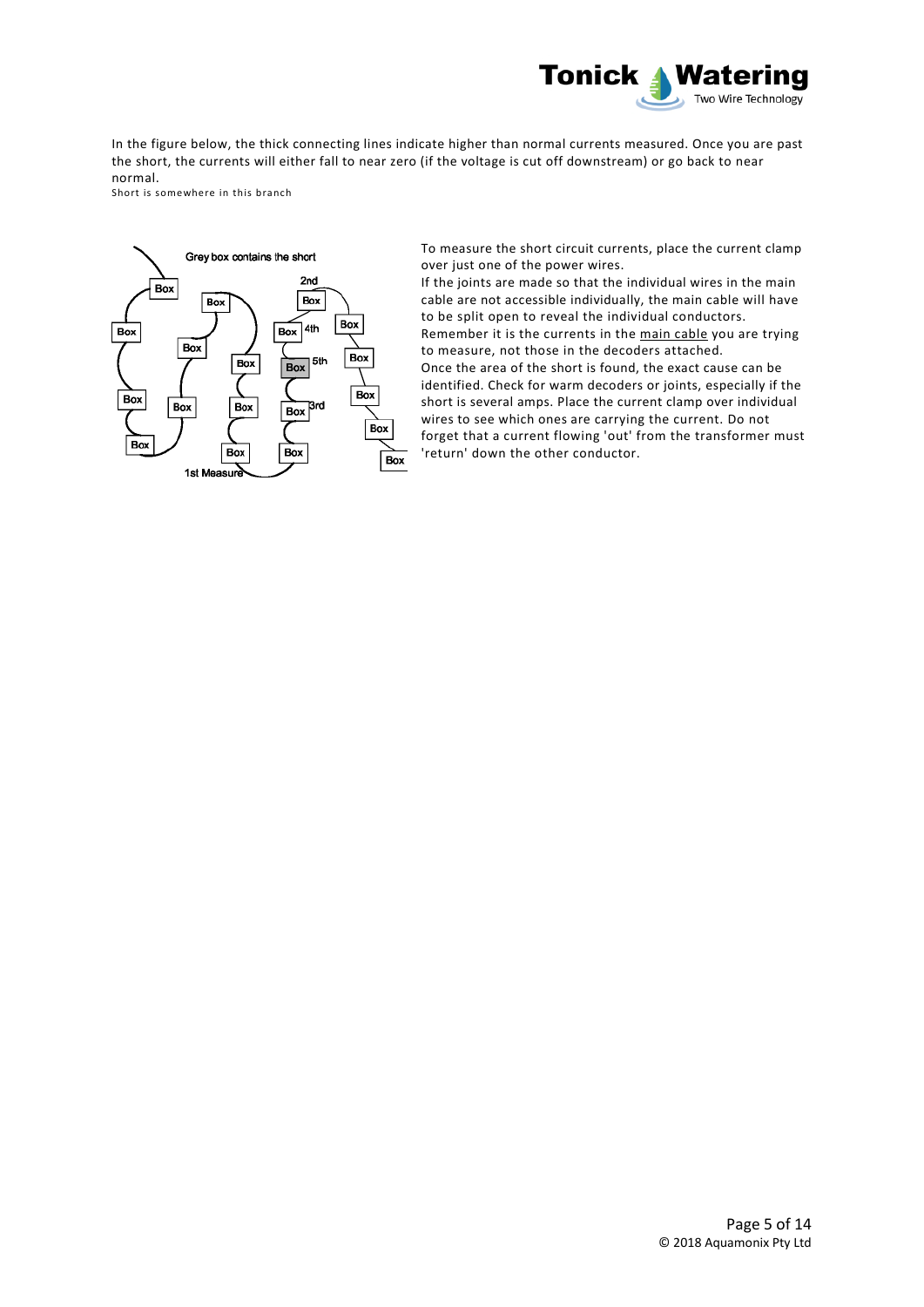

# **Fault Tracing High Resistance Joints.**

High resistance joints can be identified by connecting the transformer then measuring the voltage down the cable at each joint with the load probe and multimeter. If you do not have a load probe, get a helper to touch the wires of a spare solenoid to the multimeter probes while measuring the volts. Set the meter to Volts AC (V<sup>~</sup> ). When the 'apply load' button is pressed on the probe or the solenoid is attached, the voltage will drop. A voltage drop exceeding about 3 or 4 volts indicates a high resistance in one of the joints. As you travel back towards the transformer, you will eventually pass the bad joint and the voltage drops under load will go back to normal.

In a 2 wire system, just measure between the two joints in the box. An excessive voltage drop will tell you that one or other side is high resistance, but not which side.

As before, the 'halving procedure' search technique can be used to reduce the number of measurements made. See the general notes section in Fault Tracing Procedures



# **Fault Tracing Open Circuits.**

Open circuits are just an extreme case of high resistance joints! The techniques in the previous section apply. As before, the 'halving procedure' technique can be used to reduce the number of measurements made.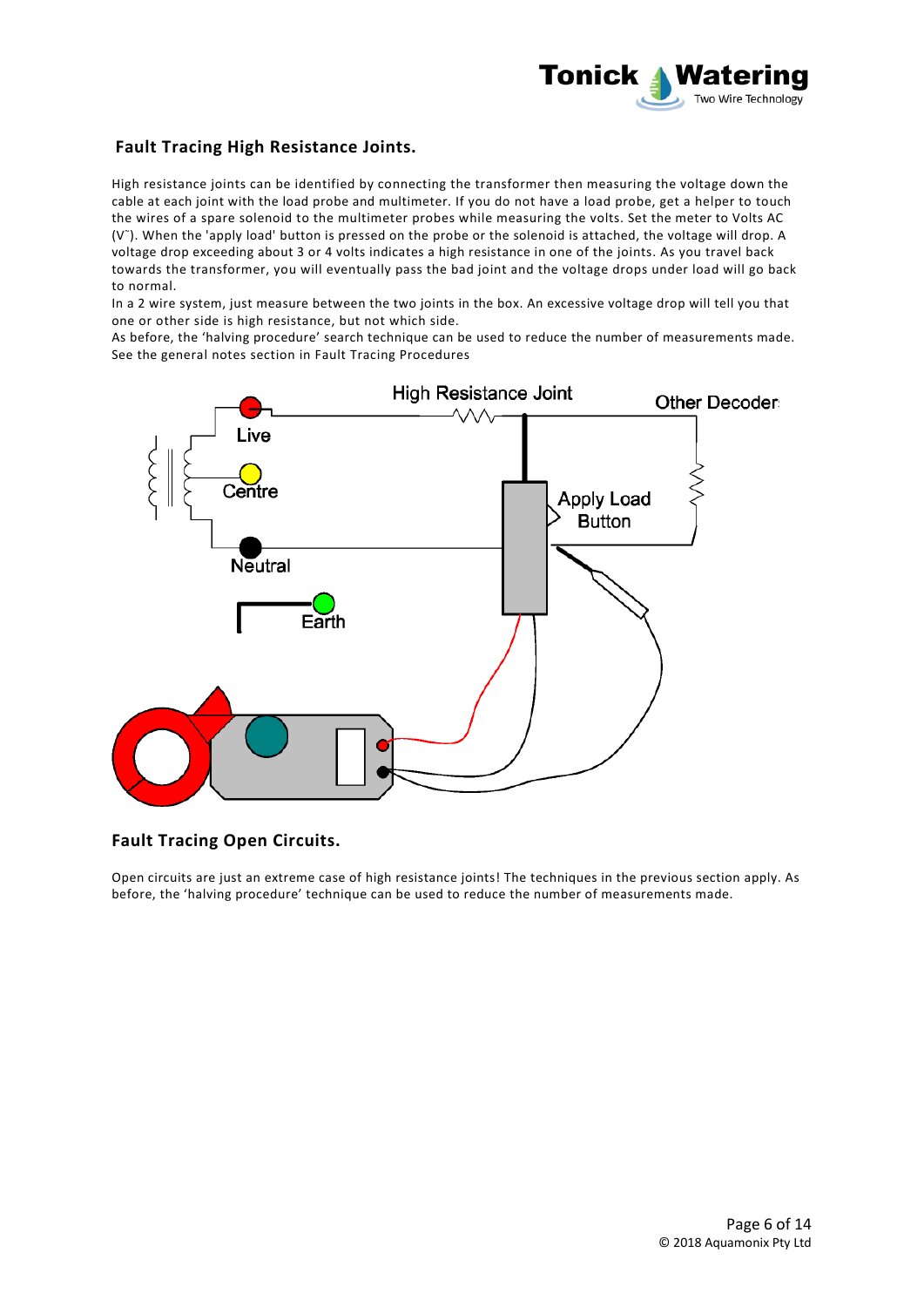

# **Fault Tracing Leakage to Earth.**

When a cable or joint is not well insulated, some electricity can leak to earth. This causes problems for some controllers, either refusing to control at all, or sometimes giving erratic operation, leading to the controller being suspect.

**Earth leakage must be repaired first** as it can interfere with the diagnosis of other faults.

The transformer and the clamp meter can be used to easily find earth leakage. With one side of the transformer earthed, leakage currents can flow back through the ground causing unequal currents in the main 2 wire path.



In the diagram, point X represents a leakage point to earth through some value of resistance R2. R1 is representative of a quantity of decoders. Current flows 'out' of the transformer through C and splits at X to flow 'back' through A and B. The resistors R1 and R2 are effectively in parallel and see almost all the transformers voltage. The clamp meter will read the difference between the currents in A and C which is equal to that flowing in B.

# **To locate the leakage point(s).**

Place the clamp meter over whole main 2 wire cable. Connect the green earth link to the terminal on the transformer that produces the greatest reading on AC mA. Go out on the course placing the clamp meter round the whole main cable. When the leakage reading drops significantly you are past the leakage fault, i.e. it is between you and the controller.

The 'halving procedure' can be used to minimize the number of measurements made to pinpoint the fault. In the diagram below, the clamp meter will read much lower when past the greyed box.<br>Grey box contains the fault

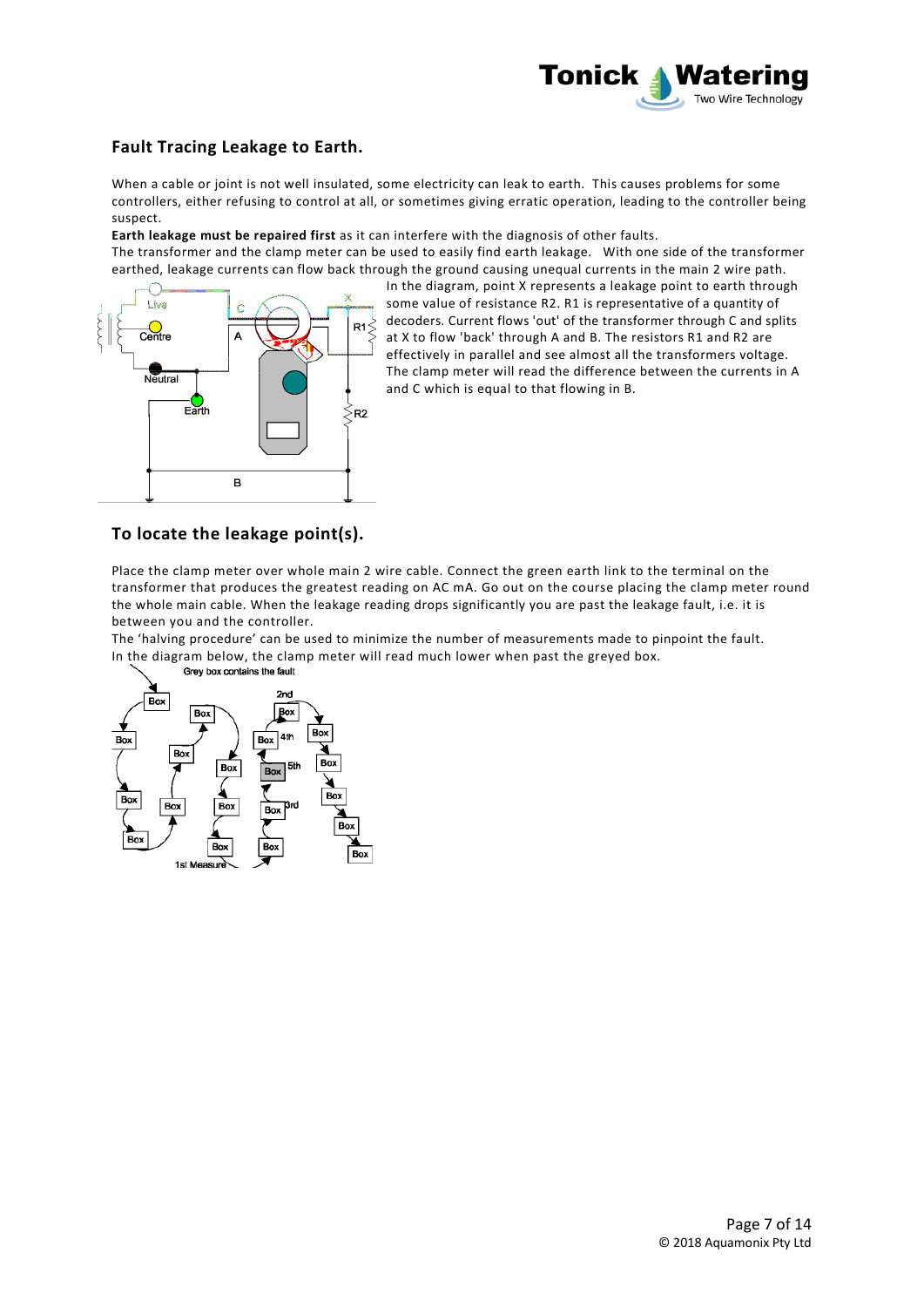

# **PHANTOM EARTH LEAKAGE** (broken loops).

When placed over the whole field cable, the current clamp will measure the current imbalance among the conductors. This is caused by some current flowing through the ground back to the transformer (one side of which will be deliberately earthed). However, another reason is cable loops.

Field cables are sometimes looped and connected back to themselves to lower their resistance, which means less voltage drop when solenoids are on. The currents for the decoder/solenoid can flow in both sides of the loop. If however one wire in one side of the loop is broken or has a high resistance joint, the current in it will favor the good side of the loop. We then have a situation where the total currents when measured in a cable are not equal and opposite. This will show up as a phantom leakage current which can be quite large. The **symptoms** are as follows:

The 'leakage current' stays substantially the same if the earth connection is removed from the transformer. **Resolving the problem**:

Break the loop (or loops). After breaking, the good half will have nearly full volts on it, the bad substantially less. If in doubt use the load probe.

Any other tests are best done with loop(s) broken as the 'halving procedure' doesn't work on loops. When finally rejoining the loop(s), check the resistance and loaded voltage with the load probe.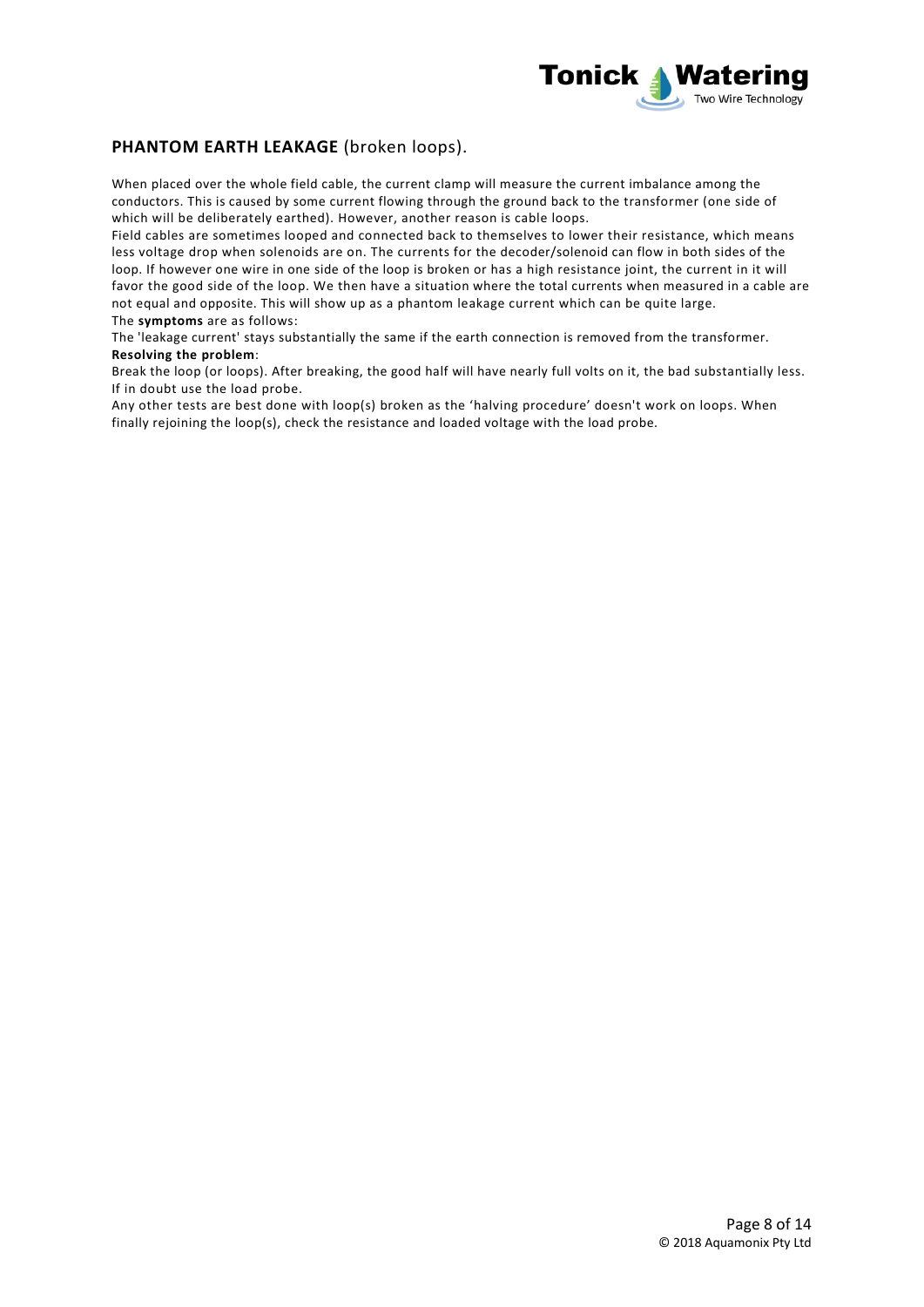

# **Fault Tracing Decoders.**

Failed decoders that are taking a higher than normal standby (quiescent) current can be isolated using the current clamp multimeter, or detecting warmth with the fingers or lips. The leakage clamp meter can easily measure to zero point one of a milliamp (0.1mA) and can be used to check a decoder's standby current which is often a reliable indication of its goodness.

Other than a high standby current, the best way to detect station failure is with the controller or a decoder programmer/tester. The suspect decoder can then be cut out and tested as shown below. This illustrates one such decoder Programmer/Tester made by the author's company.



If one like this is not available, the controller itself can be used with the decoder wired directly into the 2 wire path terminals and a solenoid temporarily attached to give the decoder a load. Use Manual-single Station, set the required decoder number and then command the controller to Run.

With the decoder disconnected, the resistance of the solenoid coil can be checked using the multimeter on Resistance (Ohms,  $\Omega$ ). Most solenoids have a resistance of between 25 $\Omega$  and 55 $\Omega$ , depending on the make.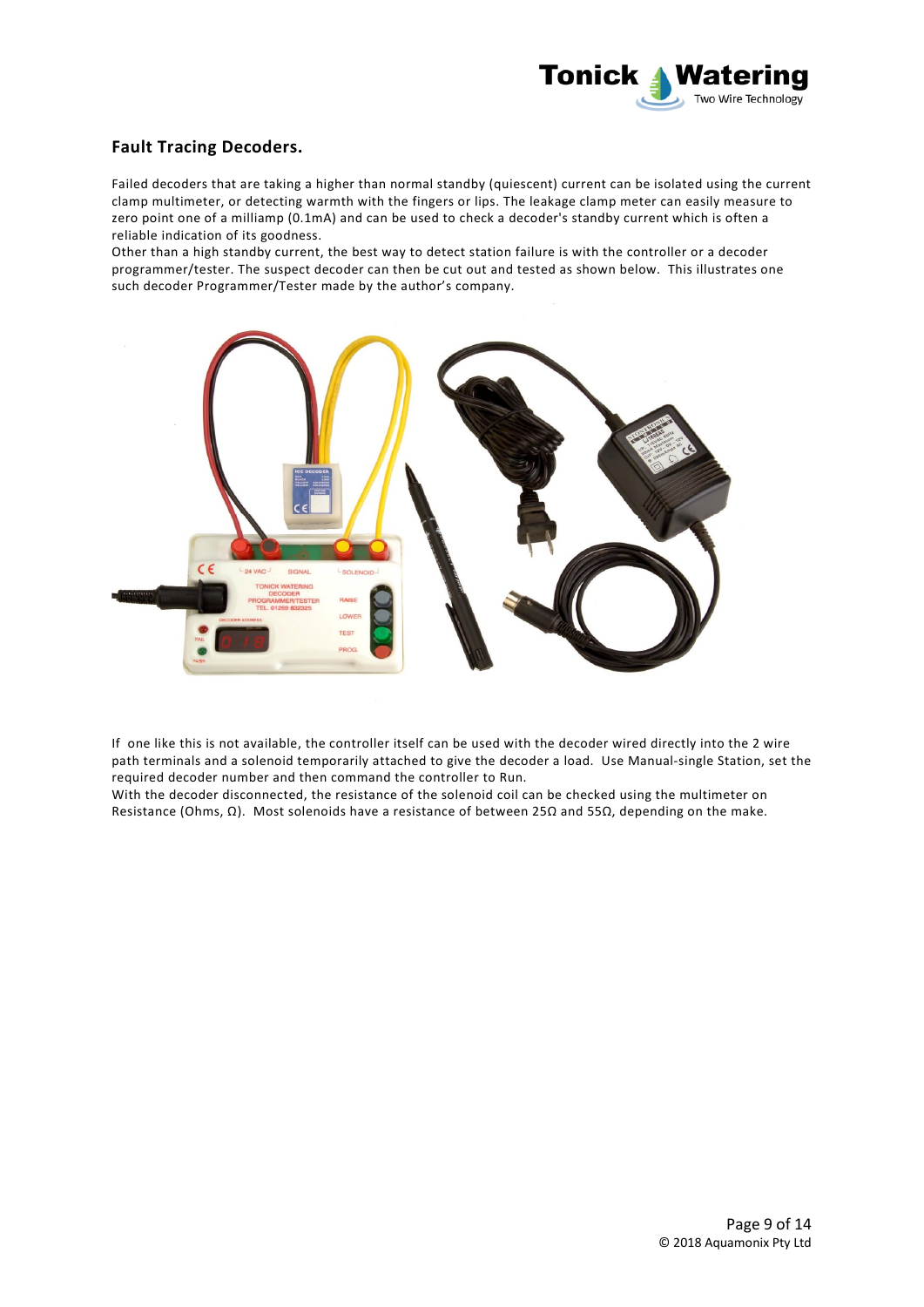

# **Fault Tracing Solenoids.**

A failed solenoid is usually indistinguishable from a failed decoder as far as the controller is concerned. With the controller set to energize the solenoid, (Manual - Single Station), it is sometimes possible to probe the voltage output connections of the decoder with a voltmeter. If the 24-30V AC is measured, it is most likely an open circuit coil.

A short circuit coil, although rare, will cause an excessive current to flow *only when the decoder is activated*. The best way to isolate this problem is to place the current clamp meter over one of the field wiring power conductors at the controller and observe the current as each decoder is turned on.

### **Conclusions.**

With these low cost test equipments and simple procedures it is usually possible to clear a fault in less than half a day, sometimes just half an hour.

Tony Ware B.Sc. 2wire Specialist Aquamonix [tony@tonick.co.uk](mailto:tony@tonick.co.uk)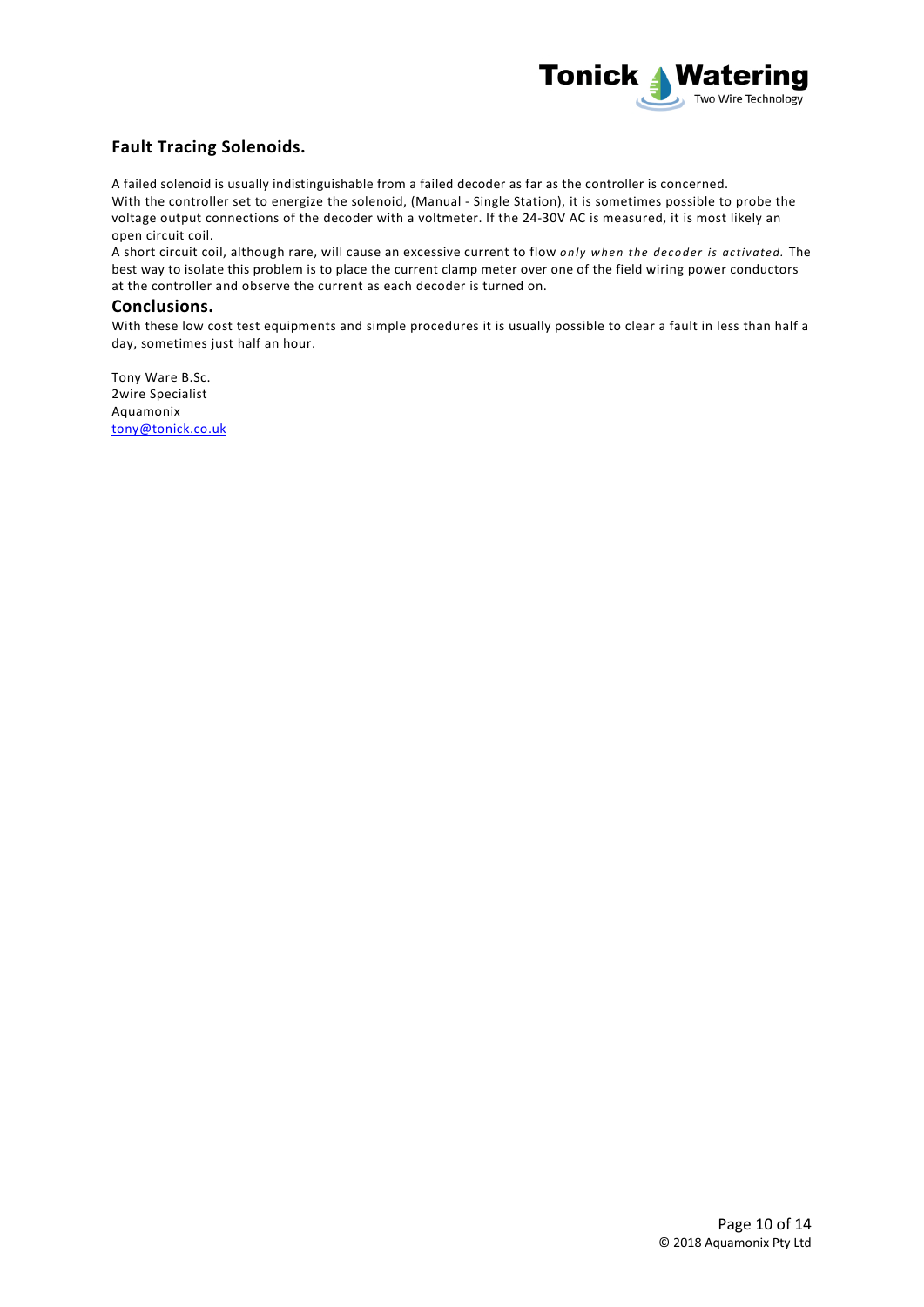

# **Basic Wiring Checkout**

#### **Step 1: Earth potentials**

Note connections then remove field wiring from controller. Plug faultfinding transformer into 230VAC line power, 3 pin socket. Check potential of transformer's green socket against controller's lightning ground lug/terminal. Investigate voltages in excess of 1V AC

#### **Step 2: Multimeter zero reading**

Connect power wires of field wiring zone to red and black terminals of transformer. Use the transformer extension cable with the crocodile clips (wire colours same as transformer terminal colours). Leave signal wire (if present) open circuit. Place multimeter current clamp set to Amp AC over whole transformer cable. Check it reads zero. Switch to mA range, check meter still reads zero, or at least less than 2 mA. Keep current clamp at least 1ft from the transformer, or it will pick up stray magnetic fields.

#### **Step 3: 2Wire Cable path standby current**

Place clamp over just the red wire. Use the table of decoder currents below to verify that the current being taken is roughly in line with the numbers of decoders fitted on the zone. Beware that a multi output decoder takes roughly the same current as a single. Thus counting the station numbers will not necessarily indicate the number of decoders fitted.

#### **TABLE OF DECODER STANDBY CURRENTS AT 50Hz**

| # decoders on wire path   | $\mathbf{1}$  | 20 | 40  | 54  | 72  | 90<br>90 |  |  |
|---------------------------|---------------|----|-----|-----|-----|----------|--|--|
|                           | Current in mA |    |     |     |     |          |  |  |
| Underhill TK-DEC-1        | З             | 60 | 120 | 162 |     |          |  |  |
| Tonick TW/2W              | 3             | 60 | 120 | 162 | 216 | 270      |  |  |
| Aquamonix TWiN            | 3             | 60 | 120 | 162 | 216 | 270      |  |  |
| <b>Aquamonix TWinCOIL</b> | 4.5           | 90 | 180 | 243 | 324 | 405      |  |  |
| Aquamonix POT             | 2.5           | 50 | 100 | 135 | 180 | 225      |  |  |
|                           |               |    |     |     |     |          |  |  |
|                           |               |    |     |     |     |          |  |  |
|                           |               |    |     |     |     |          |  |  |
|                           |               |    |     |     |     |          |  |  |
|                           |               |    |     |     |     |          |  |  |
|                           |               |    |     |     |     |          |  |  |
| Toro SC3000/Trident       | 3.5           | 70 | 140 | 189 | 252 | 315      |  |  |
| Tonick TW/TOR             | 2.5           | 50 | 100 | 135 | 180 | 225      |  |  |

If the manufacturer cannot or will not tell you what his decoder will draw at 60Hz, apply the transformer in step 3 and measure 2 or 3 decoders in the field. Add this data to the above table

Decoder currents vary slightly depending on the voltage applied. Near the controller they will take more, at the end of a long run, less. After a bit of practice you can judge the sort of voltage levels on a decoder from its standby current. This may save breaking into the joint to gain access with the voltmeter.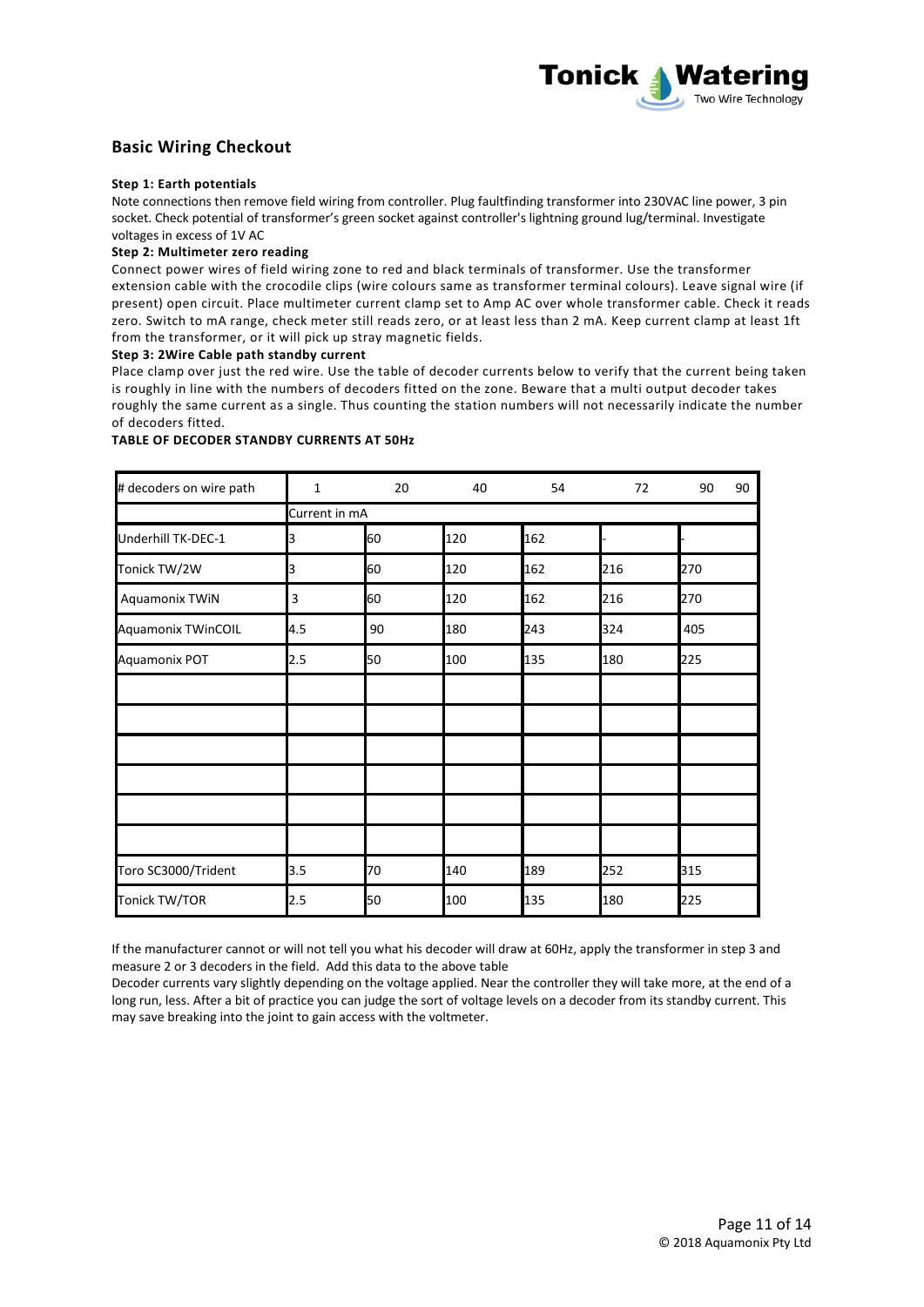

#### **Step 4: only for 3 wire decoder systems. Ignore.**

#### **Step 5: Earth leakage**

Connect the green earth link in turn to red, then black to allow a path back to the transformer for any earth leakage in the field. Place the current clamp over the whole transformer cable (at least 30cm away from the transformer). If there is any earth leakage it will show on the meter as an excess over that read in step 2. Note both readings Check with your decoder manufacturer what is the maximum earth leakage reading its system can tolerate.

#### **Step 6: Overall Cable voltage Drop**

Remove any green wire connected to transformer red or black

Go to the point on the path wiring furthest from the controller.

Set the multimeter to AC Volts (V<sup>o</sup>)

Expose the wiring joints and touch the multimeter red and black probes to the power wires. You should read the transformer's voltage less a couple of volts.

With the probes in place, touch the wires of a spare solenoid to the probe tips. There will be a further volt drop, but this should not be more than about 5V. Any more than this indicates one or more bad cable joints between you and the controller.

#### **Conclusions:**

If the wiring system passes all the above tests, it is safe to reconnect the controller and proceed with a wire path decoder test. Obviously for multi wire path decoder controllers, the electrical tests must be repeated for each path. If any test fails, carry out the appropriate faultfinding procedures in the previous sections. With these low cost test equipments and simple procedures it is usually possible to clear a fault in less than half a day, sometimes just half an hour.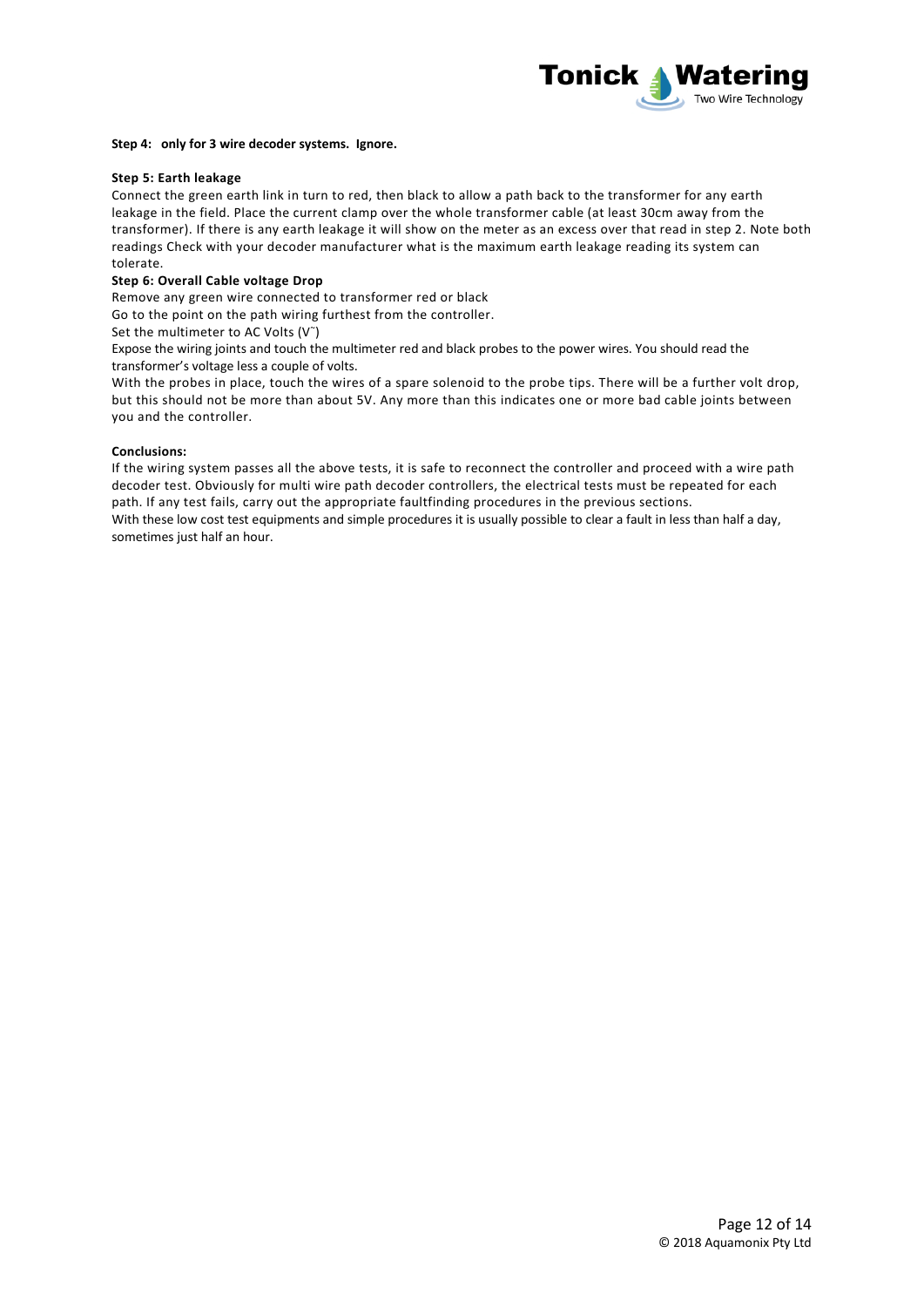

# **TEST SHEET TO RECORD BASIC WIRING CHECKOUT RESULTS**

| Path<br><b>Controller Model</b>                |  | <b>Path</b> | Path | <b>Path</b> | <b>Notes:</b>                        |
|------------------------------------------------|--|-------------|------|-------------|--------------------------------------|
| Number of Decoders                             |  |             |      |             |                                      |
| Step1: Ground Potential (V)                    |  |             |      |             | Just 1 reading, covers all paths     |
| Step2: Zero OK?                                |  |             |      |             | Keep clamp away from<br>transformer  |
| Step 3: Standby Currents (mA)                  |  |             |      |             |                                      |
| Step 4: Signal Lead Currents (mA)              |  |             |      |             | Only if a 3 wire system              |
| Step 5: Earth Leakage green-red<br>(mA)        |  |             |      |             |                                      |
| Green black (mA)                               |  |             |      |             |                                      |
| Step 6: Transformer output voltage<br>(V)      |  |             |      |             | Measure at the transformer           |
| voltage (no solenoid), power to<br>power (V)   |  |             |      |             | At furthest point from<br>controller |
| voltage with solenoid, power to<br>power (V)   |  |             |      |             | At same point                        |
| voltage with solenoid, power1 to<br>signal (V) |  |             |      |             | Only if 3 wire system                |
| voltage with solenoid, power2 to<br>signal (V) |  |             |      |             | Only if 3 wire system                |

**For advice on the significance of these results, please: Email [tony@tonick.co.uk](mailto:tony@tonick.co.uk)**